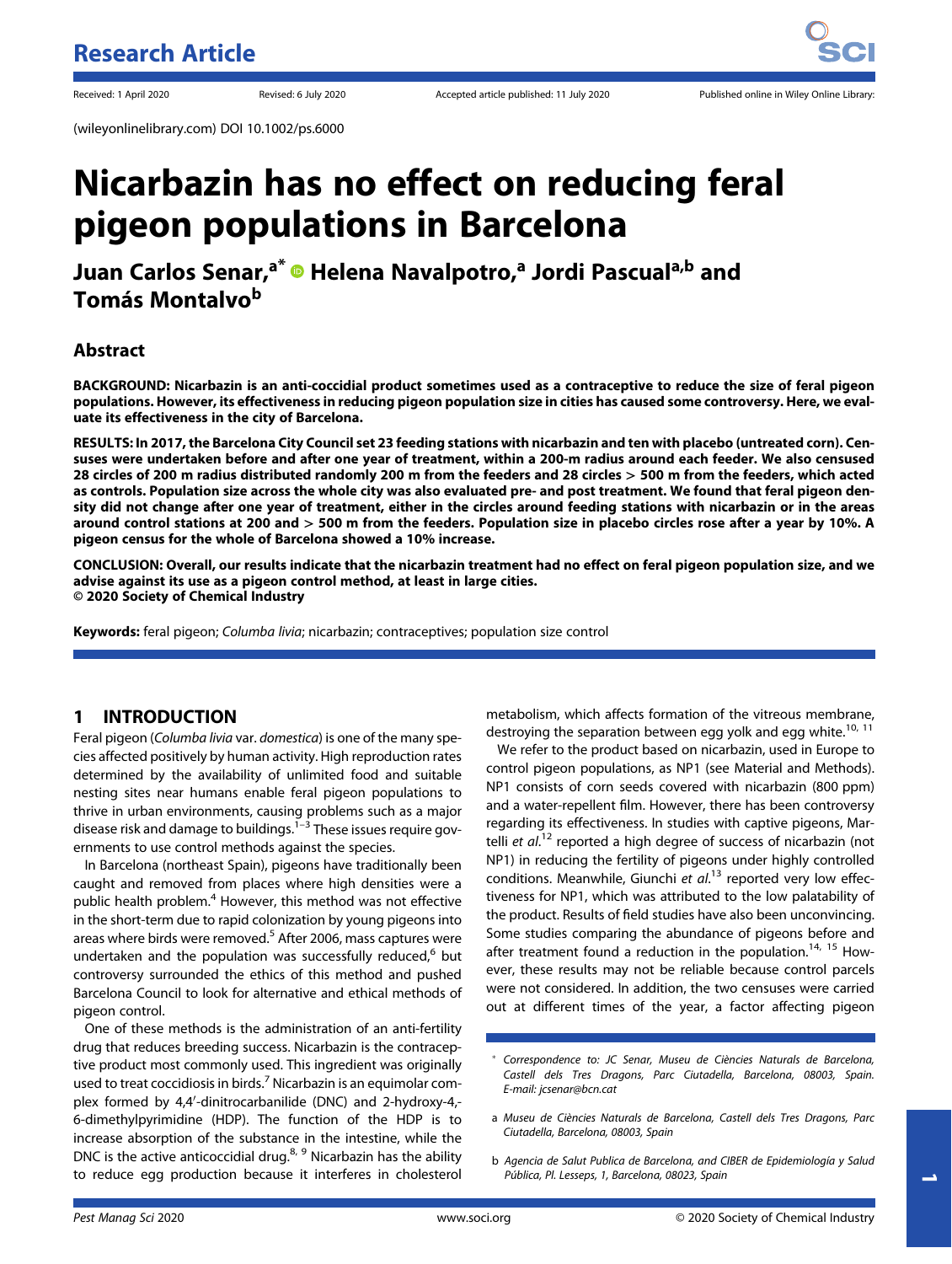detectability and density.<sup>5, 16–18</sup> In another study in the city of Modena, control zones were not considered and restriction of nesting sites was applied over the same period.<sup>19</sup> This made it impossible to discern the effects of nicarbazin from those of nesting site limitation, which we know from other cities to have an effect.<sup>20</sup> In a study carried out in the large city of Genova, controlled areas were considered, but pigeons were counted only around feeders.<sup>21</sup> The reduction in pigeon numbers observed may have been due to loss of interest in the feeders or other collateral factors. In summary, the effectiveness of NP1 in reducing feral pigeon populations, especially in large cities, remains unclear.

Our aim was to use the setting by the City Council of NP1 feeders in Barcelona city to analyze the effectiveness of NP1 as a pigeon control method in a large city, where the species maintains very high densities.<sup>4, 22</sup> To avoid the above-mentioned methodological problems, we established different levels of study to take into account the evolution of the population over time and space. Temporary effects were tested by comparing censuses from before and after NP1 treatment. Spatial effects were analyzed by comparing censuses carried out in circles located at different distances from NP1 dispensers. An additional control treatment included feeders providing placebo food (i.e. nontreated corn), which when compared with the experimental circles, should allow us to discern the effect of nicarbazin from the effect of corn provision.

Considering that our main objective was to determine whether treatment with NP1 had an effect on the total population size of pigeons in Barcelona, a simultaneous global census was carried out before and after NP1 treatment. The census employed the same methodology and sampled the same areas as in previous years.<sup>4, 17, 23, 24</sup>

Our main null hypothesis was that treatment with NP1 would reduce the feral pigeon population size and density, and that this effect should be mainly seen within a radius of ∼ 200 m from NP1 dispensers, since pigeons in Barcelona generally seem to move less than this distance.<sup>5, 25</sup> According to this hypothesis, and in accordance with the experimental design used, we predicted that, after one year of treatment with NP1:

- (1) Experimental circles with NP1 treatment should show a reduction in population size.
- (2) By contrast, placebo circles baited with untreated corn should show an increase in population size.
- (3) Population size decrease should be higher in experimental circles than in control circles located at increasing distances from dispensers.
- (4) Global population size in the whole city of Barcelona should decline from the first to the second census.

#### 2 MATERIALS AND METHODS

In Europe, the product based on nicarbazin is Ovistop© (ACME S.r.l., Cavriago, Italy), $26$  which despite not having been approved in Europe as a biocide, is commonly used as an anti-fertility drug to control pigeon populations. We refer to it here as NP1. The American counterpart is Ovocontrol $\circledcirc$ ,<sup>27</sup> and we refer to as NP2.

The study was carried out in Barcelona during 2017 and 2018. From March 2017 to February 2018 (treatment period), 23 feeding stations (i.e. dispensers) provided NP1 and ten provided placebo (untreated corn) in different districts of Barcelona. The company Zooethics (Odena, Spain) (previously Ambiens) installed the feeders and was in charge of the maintenance of the dispensers, and the supply and control of the consumption of the drug, following the Ovistop guidelines. The Servicio de Ecopatología de Fauna Salvaje (SEFaS -UAB) supervised technically all the operation. An unbalanced design favoring stations with treatment was chosen to increase the chances of sterilization of the population. Dispensers were located in areas of high pigeon density (Fig. 1),



Figure 1 Map of Barcelona showing feeding stations with dispensers (black circles with white dots show nicarbazin feeders, light grey circles with black dots show placebo feeders) and the different treatment circles (solid line, area around feeders; dashed line with dark grey circles, circles 200 m from feeders; dotted line with white circles, circles > 500 m from feeders).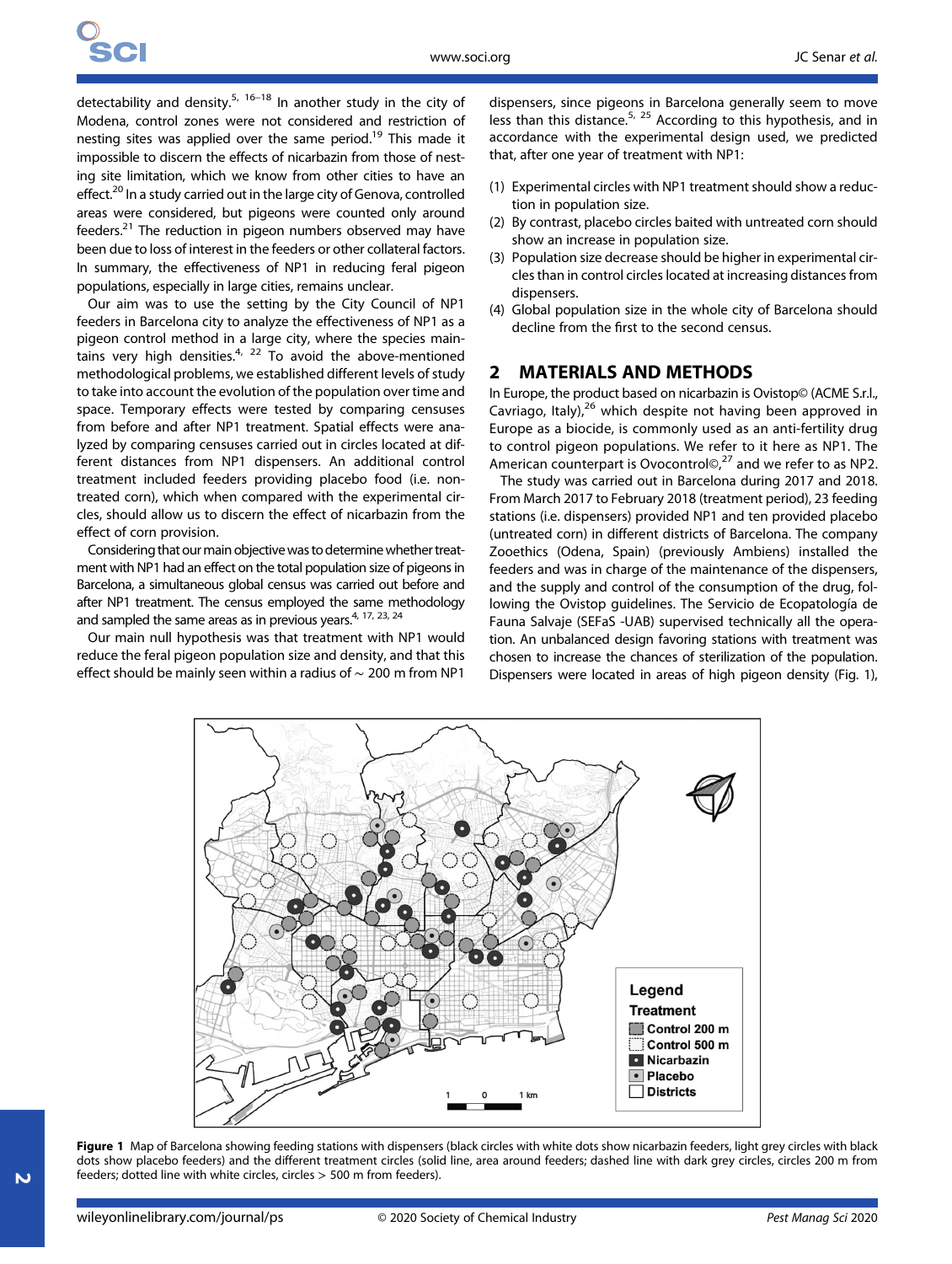

Figure 2 Map of Barcelona showing the sampled squares (striped,  $N = 67$ ) classified in different strata according to feral pigeon density: S1, low density in light gray; S2, medium density in gray; and S3, high density in dark gray.

determined from previous knowledge on the distribution and density of pigeons in the city. Assignment of dispensers with and without (placebo) treatment was random. Dispensers were 110 cm high and 45 cm in diameter, and were shaped like a typical paper bin. Each dispenser held ∼ 30 kg of corn. Dispensers automatically released ∼ 1 kg of food each day, 2–3 m around the feeder. The time taken to release the food was < 5 s. Food was released at 08:00 h from March to June, and at 07:00 h in other months of the year. See Ovistop guidelines<sup>26</sup> and Lavín and González-Crespo<sup>28</sup> for more details on the dispensers and their operation. There was one feeder per feeding station, except in the case of eight NP1 feeding stations in areas with a high density of pigeons where two feeders were placed to provide a greater amount of treated food. Pigeons were baited with untreated corn from 16 February to 26 March to acclimatize them to the feeders. We estimate that during the study period ∼ 9000 kg of treated corn and ∼ 4000 kg of untreated corn were released into the city.

To determine the effect of NP1, we censused the pigeons inside circles located at different distances from the feeding stations, in pre- and post-treatment periods. Censuses were carried out in circles of 200 m radius around each feeder. In stations with two feeders, there were two circles centered on each feeder drawing an eight-sided polygon. The area of the circles was 12.5 ha (greater in eight-sided polygons). Hence, we censused 23 treatment circles (eight of them eight-sided) and ten placebo circles. We also censused 28 circles distributed randomly 200 m from the treatment feeders and 28 circles distributed randomly > 500 m from the treatment feeders (Fig. 1). The number of censuses was therefore 89 in 2017, and the same circles were censused in 2018. Censuses were carried out from 18 November to 15 February, a period when pigeon breeding activity is lowest.<sup>29</sup> SEFaS and Zooethics changed the exact location of some of the feeders just prior to the study period, to better accommodate the urban setting, with feeders moved between 5 and 184 m from

their original locations. We therefore had to repeat the census in these 'new' circles, which delayed the end of censuses to 22 March. To remove any possible seasonal effect, pre- and post-treatment monitoring in each circle was carried out during the same Julian dates in 2017 and 2018.

Estimations of the total pigeon population size in Barcelona (with an urban area of  $64.57 \text{ km}^2$ ) were made using the square count method, $30, 31$  following the methodology used in 1991, 2007, 2011, 2015 and 2017.<sup>4, 6, 17, 32, 33</sup> We divided the city into 200 squares of 550  $\times$  550 m<sup>6, 17</sup> (i.e. total census area: 60.5 km<sup>2</sup>), excluding Collserola and Zona Franca due to their very low pigeon densities.24 In the previous census, starting in the 1980s, we used a map of Barcelona on which the squares were drawn by hand. In this study, we took advantage of GIS and drew squares using QGIS; this resulted in one of the squares on the right side of the map being outside Barcelona, when in the past there was some overlap with the city. We chose not to exclude this square, as this would cause a mismatch in comparisons with the previous census. We should also note that the square was not actually censused, but only forms part of the layout of the city. The pretreatment global census was carried out from 16 November 2016 to 7 February 2017 (hereafter, the 2017 census), and the post-treatment global census was carried out on the same dates of the following year (hereafter, the 2018 census). Each square was censused in the two years on the same Julian date  $(\pm 1 \text{ day})$ to avoid biases from seasonal or other effects. We monitored 67 randomly selected squares covering 33.5% of the total census area (Fig. 2). $^{24}$  To obtain a more accurate estimation, we followed a simple random stratified sampling<sup>34</sup> by classifying squares in three strata<sup>6</sup>: S1, peripheral areas of the city with low pigeon densities; S2, areas with medium densities; and S3, old town areas with the highest pigeon densities (Fig. 2). This method allowed us to improve the precision of our estimates.<sup>17</sup>

Sampled circles and squared areas were surveyed by walking along all streets, roads and parks counting all visible pigeons in

 $\omega$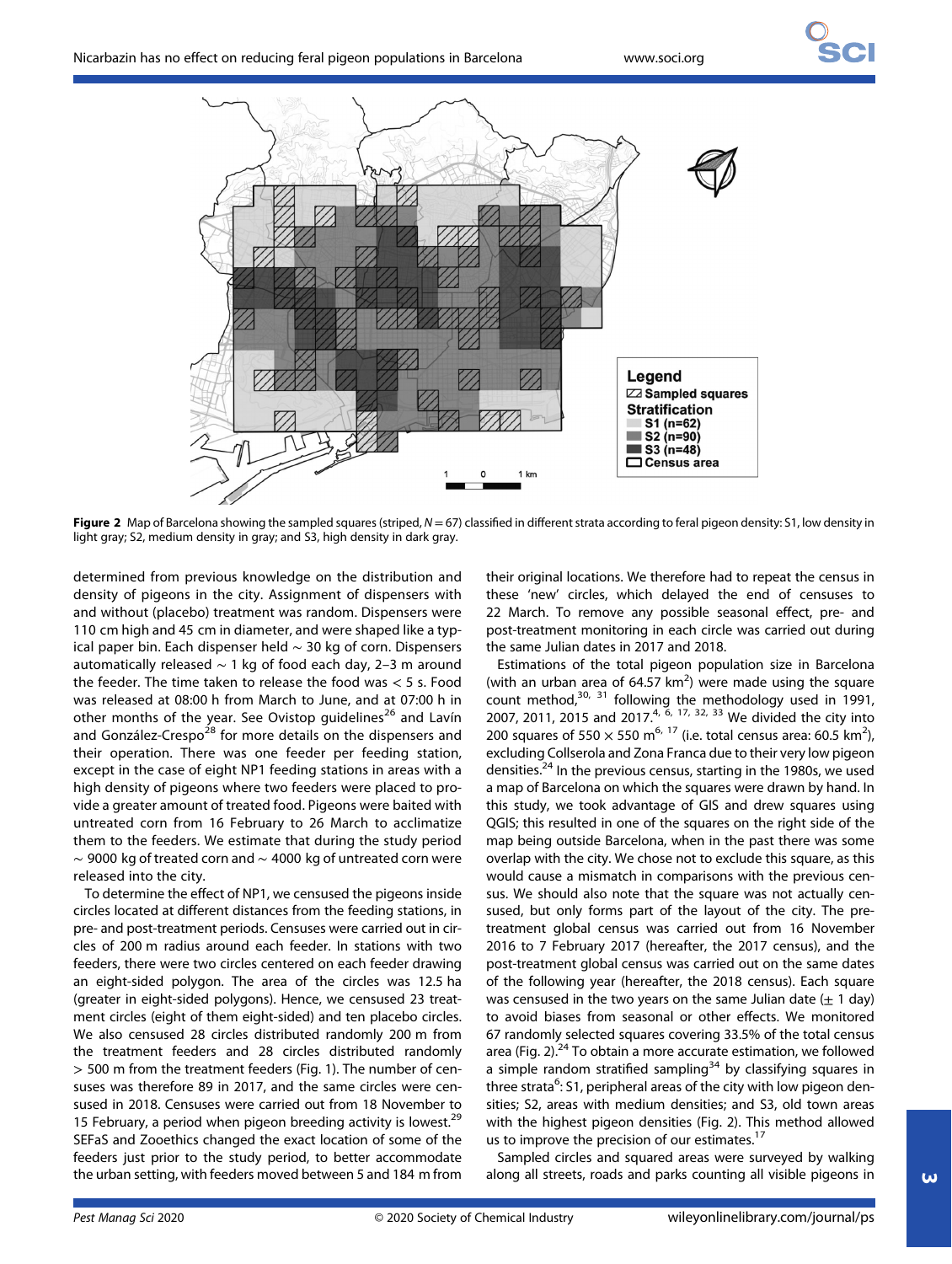the shortest time. Censuses were carried out between two hours before and two hours after noon (solar time), the time corresponding to peak pigeon activity.<sup>24</sup> Although this higher activity increased the likelihood of double counts, it also increased the probability of detection. To reduce the probability of counting the same pigeons (i.e. double counts), censuses were carried out by walking in one direction.<sup>17</sup>

To avoid underestimation caused by undetected birds, we applied to squares a correction factor of 3.5 to the sum of pigeons counted, which is a robust factor of detectability obtained in three different studies (Pavia,<sup>20</sup> and Barcelona in 1991<sup>17</sup> and 2011<sup>33</sup>). Pigeon density inside each square was calculated by counting the number of observations, multiplying by the correction factor and dividing by the sampled area. The area of squares was 30.25 ha (smaller in squares partially on the coast). This procedure additionally allowed us to compare current census data with values obtained from the previous census in Barcelona.<sup>4, 17</sup> This correction factor was not used in the case of circles, because we were only interested in relative counts.

For statistical analysis, we used the program Statistica (StatSoft Inc., DELL Inc. Round Rock, Texas, USA). The density of pigeons for all circles was compared between the different treatments (experimental, placebo, control 200 and control 500) and between the pre- and post treatment. Data were analyzed using analysis of variance (ANOVA). We compared the same circles pre- and post treatment using a paired analysis (repeated measures ANOVA). Pigeon density in 2017 and in 2018 were considered dependent variables, whereas treatment was a categorical factor. Planned comparison (PC) tests were used to test predictions related to variations in pigeon density according to different treatments (see Introduction). Data on pigeon density in the circles showed asymmetry to the right (skewness), assimilating to a Poisson distribution (distribution fitting:  $X_2^2 = 25$ ,  $P < 0.01$ ). Logarithm transformation over-corrected the data, which still did not fit to a normal distribution (Shapiro–Wilk test; 2017:  $W = 0.973$ ,  $P = 0.07$ ; 2018:  $W = 0.967$ ,  $P = 0.02$ ), and Levene's test for homogeneity of variances was still significant (2017:  $F_{3,84} = 2.93$ ,  $P = 0.04$ ; 2018:  $F_{3,84} = 3.42$ ,  $P = 0.02$ ). In these cases, square root transformation is advised.<sup>35–39</sup> The square root transformed data fit to a normal distribution and showed homogeneity of variances (Shapiro–Wilk test, 2017:  $W = 0.983$ ,  $P = 0.33$ ; 2018:  $W = 0.979$ ,  $P = 0.16$ ; Levene's test, 2017:  $F_{3.84} = 0.43$ ,  $P = 0.73$ ; 2018:  $F_{3,84} = 0.04$ ,  $P = 0.99$ ), and thus we used this transformation.

Previous work to validate the effect of NP1 used pigeon counts in the area just around each feeder. $21$  At the time of our study, Lavín and González-Crespo<sup>28</sup> analyzed the abundance of pigeons at the feeding stations by counting the number of pigeons seen around the dispensers just before releasing the food, when the corn was released, and afterward. They used the highest these three counts as count data (see Lavín and González-Crespo $^{28}$  for more details). Initial pre-treatment counts at the different experimental and placebo feeders were carried out from 15 February to 26 March 2017, when untreated bait was distributed to acclimatize birds to the feeders (see above).<sup>28</sup> Final post-treatment counts were carried out from 1 to 30 November 2017. We correlated data from our census in 200-m radius circles around each feeder with counts at the feeders reported by Lavín and González-Crespo $^{28}$  for both preand post-treatment periods. If counts at feeders truly reflected pigeon population size, the two values should be correlated.

Total pigeon population size in Barcelona was estimated by using the average number of pigeons per square for each strata, multiplying it by the correction factor (3.5) and extrapolating it to the 200 squares into which the Barcelona urban area was divided. The density of pigeons per square was also compared between the two years of the study using repeated measures ANOVA analysis, hence using a paired analysis approach. Pigeon density in squares adjusted to a normal distribution ( $X_2^2 = 3.89$ ,  $P = 0.14$ ), and hence no transformation was needed.

#### 3 RESULTS

Analyses showed that overall, and after one year of treatment, the density of pigeons in the circles slightly increased by 10% [from 7.7  $\pm$  0.59 (SE) to 8.6  $\pm$  0.79 (SE) individuals per ha; repeated measures ANOVA, Factor year:  $F_{1,84} = 5.90$ ,  $P = 0.02$ ; Treatment:  $F_{3,84} = 14.28$ ,  $P < 0.001$ ; Year  $\times$  Treatment:  $F_{3,84} = 1.97$ ,  $P = 0.13$ ]. Pigeon population size in experimental circles remained the same after one year of treatment with NP1 (PC:  $F_{1,84} = 1.41$ ,  $P = 0.24$ ) (Fig. 3). The same was found for control circles at 200 m (PC:  $F_{1,84} = 0.80$ ,  $P = 0.37$ ) and at > 500 m (PC:  $F_{1,84} = 0.21$ ,  $P = 0.65$ ). The interaction Year  $\times$  Treatment, considering these three treatments, was not significant  $(F_{2,75} = 0.76, P = 0.47)$ , which means that circles treated with NP1 behaved in the same way as control circles with no treatment. However, in the placebo circles, where untreated corn was provided, pigeon population size increased by ~ 10% (PC:  $F_{1,84} = 6.41$ ,  $P = 0.01$ ) (Fig. 3). Pigeon density was higher in feeding station circles (nicarbazin and placebo) than in control circles (Factor Treatment, PC comparing feeding circles versus control circles:  $F_{1,84}$  = 40.40, P < 0.001) (Fig. 3), because feeding stations were a priori placed in the areas of the city with higher densities.

Pigeon counts pre- and post treatment at NP1 feeders showed a 25% reduction in the number of pigeons feeding (2017: 117  $\pm$  12.4, 2018: 87  $\pm$  11.2; PC from repeated measures ANOVA for NP1 feeders:  $F_{1,31}$  = 16.22,  $P < 0.001$ ; data from Table 7 Lavín and González-Crespo<sup>28</sup>). Counts at placebo feeders did not change (2017: 97.5  $\pm$  18.8, 2018: 100.5  $\pm$  16.9; PC from repeated measures ANOVA for placebo feeders:  $F_{1,31} = 0.03$ ,  $P = 0.87$ ). However, pigeon counts obtained from census data in circles around each feeder were not correlated with count data taken immediately around each feeder, both for pre-treatment ( $r = 0.10$ ,  $t_{31} = 0.58$ ,  $P = 0.56$ ) and post-treatment data ( $r = 0.29$ ,  $t_{31} = 1.67$ ,  $P = 0.10$ ).

The global population size of pigeons in the city of Barcelona increased by 9.5% after one year of treatment, from 103 226  $\pm$  14 353 individuals in 2017 to 113 048  $\pm$  13 957 individuals in



**Figure 3** Mean  $(\pm$ SE) pigeon density, square root transformed, in circles of 200 m radius according to year of census (pre-treatment, 2017; and post treatment, 2018) and different treatments (placebo, nicarbazin, control at 200 m and control at 500 m from feeders).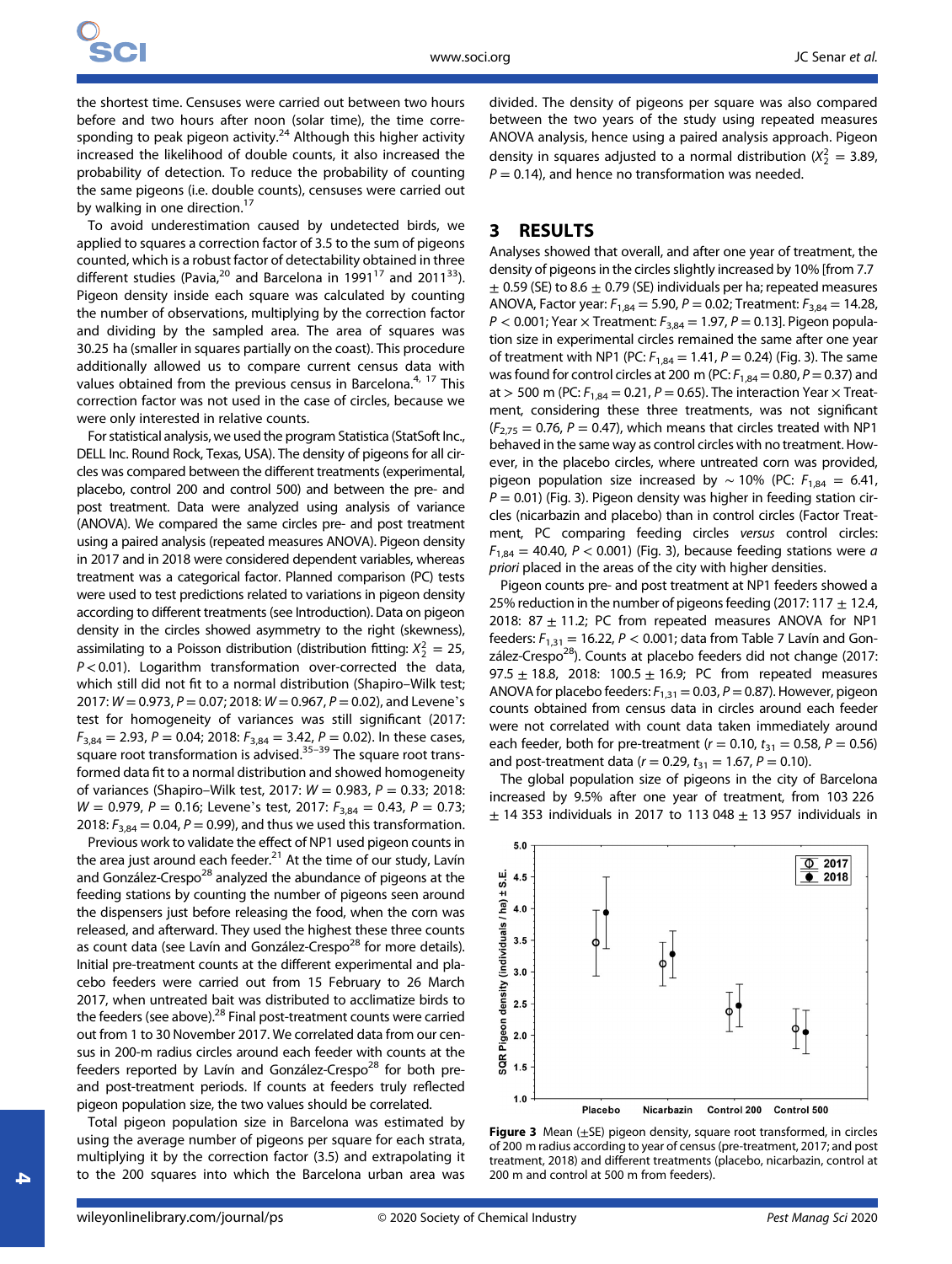2018 (95% confidence intervals). The increase in pigeon density within each square was significant (repeated measures ANOVA:  $F_{1,64} = 0.09$ ,  $P = 0.02$ ) and was independent of the strata (interaction Year  $\times$  Strata:  $F_{2,64} = 0.04$ ,  $P = 0.96$ ). This latter finding is interesting, because pigeon density varied greatly according to the strata (repeated measures ANOVA:  $F_{2,64}$  = 13.5, P < 0.001), implying that the increase in pigeon density was not influenced by the initial density of pigeons and the geographical area of the city.

# 4 DISCUSSION

Results show that none of the predictions supporting the effectiveness of NP1 in reducing feral pigeon population size hold. One year of treatment with NP1 in experimental circles did not reduce feral pigeon density. Because experimental and control circles (at 200 and  $>$  500 m) behaved in the same way, we can stress that NP1 had no effect on pigeon density. The global increase (9.5%) in pigeon population density over the whole of Barcelona again confirms that NP1 was ineffective in reducing pigeon density across the city. This increase, when compared with the previous increase in the population size observed from 2015 to 2017 (17%), stresses that the pigeon population size in the city increased continuously after the cessation of mass captures in 2015. $<sup>6</sup>$  This increase is probably</sup> the result of high food availability in the city, in part provided by the public, $40$  such that pigeon population size has not yet attained its carrying capacity. In 2006 the feral pigeon population size in Barcelona reached 256 000 $^{4}$  stressing that population size could still increase in the coming years. Here, we should also stress that pigeons living in a city are a single management unit<sup>3, 5, 41</sup> and thus a local reduction in density would be compensated for by incoming pigeons that will rapidly colonize the area.

Our prediction related to placebo circles, where untreated corn was provided, was upheld, because the population density increased by 10%, a similar value to the increase estimated for the pigeon population size of all Barcelona.

It could be argued that one year of treatment is not enough to detect a reduction in population density because during the first year pigeons could be attracted in the surrounding areas of the new food supply (i.e. NP1 feeders)("magnet effect"). $^{21}$  However, the fact that population density behaved in the same way in experimental and control circles (with no feeders), coupled with the fact that no change in population density was found at the treatment sites, but a 10% increase in the placebo sites, makes us reject this possibility.

Pigeon counts pre- and post treatment at NP1 feeders showed a 25% reduction in the number of pigeons feeding. However, pigeon density in 200-m circles around each feeder did not correlate with counts at feeders, suggesting that they were poor density estimators. The suggestion in previous tests of NP1 that a reduction over time in bird counts at experimental feeders reflected a reduction in population size<sup>21, 28</sup> was therefore likely wrong. This result cautions against the use of counts at feeders to test the effectiveness of contraceptive food.

Reductions in count data at feeders could simply be measuring a decreased level of interest in the feeders among pigeons. NP1 is made of corn seeds covered with nicarbazin and coated with a water-repellent external film, which seems to make this food unpalatable to birds.<sup>13</sup> The finding that captive birds fed with NP1 declined in physical condition as a consequence of avoiding the food $^{13}$  supports this view. Because pre-treatment counts were carried out when providing untreated corn as bait, whereas post-treatment counts were made when providing NP1, the lower palatability of the latter product could easily explain a reduction in count data at feeders.

NP1 treatment may not have had an effect on pigeon density due to both to its unpalatability and a lack of effectiveness of the nicarbazin per se. This effectiveness was first evaluated in captivity by Martelli et al.,<sup>12</sup> who reported that at nicarbazin concentrations of 400 ppm, pigeon fertility declined to zero. In addition, Avery et al.<sup>27</sup> achieved a 60% reduction in the number of chicks produced by applying nicarbazin concentrations of 5000 ppm. However, Giunchi et al.<sup>13</sup> achieved only a 13% reduction with NP1 (800 ppm), whereas they achieved a 48% reduction with pellets with the same concentration of nicarbazin (but higher palatability). This indicates that nicarbazin provided with palatable food (but not with NP1) can be effective in captivity situations in which animals are forced to ingest it.

Because the lack of effects of NP1 on pigeon density in Barcelona cannot be tied to the effectiveness of nicarbazin per se, there may be issues related to the implementation of this product in cities. The lower palatability of NP1 compared with 'natural' food<sup>13</sup> could prevent females from reaching the nicarbazin blood levels needed to reduce fertility.<sup>13</sup> On the other hand, the timing of NP1 release in dispensers (just before sunrise) could prevent females from eating enough of this food, because in Basel females were found to remain in the nest until mid-morning.<sup>42</sup> Clearly, more exhaustive and individualized monitoring of the pigeon population is needed to understand in detail the effect of nicarbazin and how it should be provided. We advise, for example, an analysis of nicarbazin blood levels of male and female adult pigeons feeding at and around the feeding stations, and tracking of their movements with GPS devices.

Based on our results, we consider NP1 an inappropriate product to control the Barcelona feral pigeon population. Another antifertilizer drug like NP2 may function better given its greater palatability and higher nicarbazin dose. However, this control method is very costly because application must be permanent to be effective.<sup>43</sup> In some models, it was estimated that when treatment with nicarbazin is interrupted, the capacity of the population to recover is very high.<sup>13, 44</sup> The use of nicarbazin in urban environments could additionally entail side effects in the urban food chain if consumed by non-target species.<sup>45</sup>

Consequently, pigeon control methods based on reducing the carrying capacity of the urban habitat, mostly focusing on reducing the availability of food and nesting sites $1, 3, 13, 46$  should be prioritized. In Barcelona, a program of public education intended to reduce the availability of food provided by humans to pigeons was carried out in 2009. After one year, the pigeon population in the experimental area was reduced by 40% compared with the control zone.<sup>40</sup> The same method was used in the 1990s in Basel with similar results.<sup>47,</sup> <sup>48</sup> In some respects, this method works as a contraceptive because reducing food availability significantly reduces breeding success.<sup>46</sup> A second approach is a reduction in the presence of appropriate breeding holes for pigeons.49 This method obtained good results in Pavia, $20$  where rehabilitation programs in the oldest suburbs of the city reduced the pigeon population.<sup>50</sup> A combination of the two methods would therefore provide a good approach.

# 5 CONCLUSION

Our results suggest application of nicarbazin across a large spatial area was ineffective at controlling feral pigeon populations. Alternative ethical methods currently exist that appear to be more effective, efficient, and sustainable for controlling feral pigeon population size in large cities. However, as reviewed by Giunchi et al.,<sup>3</sup> an effective management policy for controlling feral pigeons should consider a balanced integration of different control

**ហ**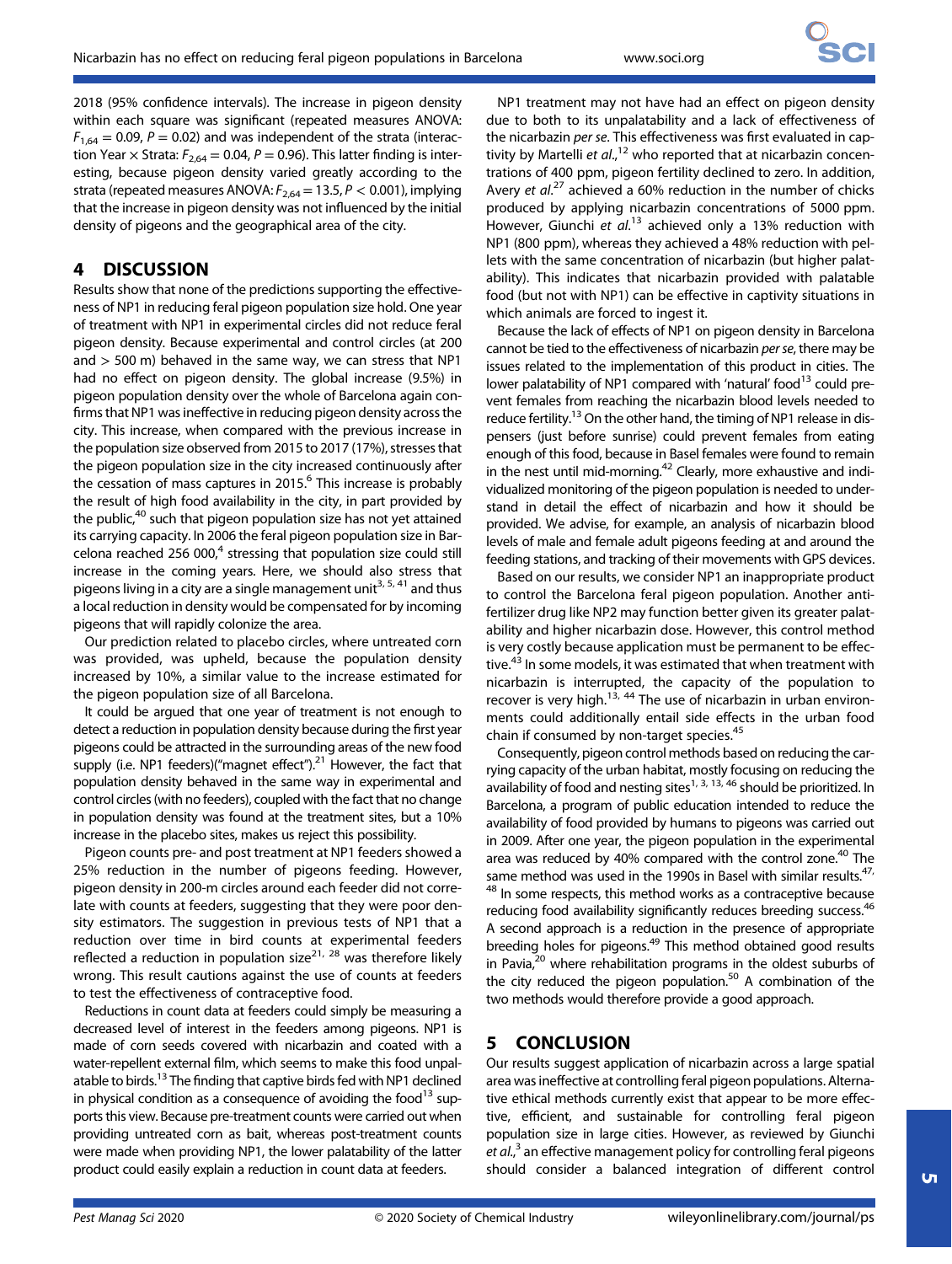methods, proper monitoring, and reliable modeling, with a strong emphasis on reducing the carrying capacity of the population.

# ACKNOWLEDGEMENTS

This study was funded by the Ecology Commissioner (Comissionat d'Ecologia), Barcelona City Council. We thank Dimitri Giunchi and an anonymous referee for very helpful comments on an earlier version. We are grateful to Santiago Lavín and Carlos González-Crespo for their cooperation throughout the study. We also thank Victor Peracho, from the Agencia de Salut Pública de Barcelona for his continuous support and help.

# **REFERENCES**

- 1 Johnston RF and Janiga M, Feral Pigeons. Oxford University Press, New York (1995).
- 2 Haag-Wackernagel D and Moch H, Health hazards posed by feral pigeons. J Infect 48:307–313 (2004).
- 3 Giunchi D, Albores-Barajas YV, Baldaccini NE, Vanni L and Soldatini C, Feral pigeons: problems, dynamics and control methods, in Integrated Pest Management and Pest Control - Current and Future Tactics, ed. by Soloneski S. InTech, Rijeka, Croatia, pp. 215–240 (2012).
- 4 Senar JC, Carrillo-Ortiz J, Arroyo L, Montalvo T and Peracho V, Estima de la abundancia de Palomas (Columba livia var.) de la ciudad de Barcelona, 2006 y valoración de la efectividad del control por eliminación de individuos. Arxius Misc Zool 4:62–71 (2009).
- 5 Sol D and Senar JC, Urban pigeon populations: stability, home range, and the effect of removing individuals. Can J Zool 73:1154–1160 (1995).
- 6 Pascual J, Riba D and Senar JC, Cens de la població de coloms i altres aus urbanes a Barcelona. Museu de Ciències Naturals de Barcelona, Barcelona (2015).
- 7 Jones JE, Solis J, Hughes BL, Castaldo DJ and Toler JE, Production and egg-quality responses of white Leghorn layers to anticoccidial agents. Poult Sci 69:378–387 (1990).
- 8 Cuckler AC, Malanga CM, Basso AJ and O'Neill RC, Antiparasitic activity of substituted carbanilide complexes. Science 122:244–245 (1955).
- 9 Rogers EF, Brown RD, Brown JE, Kazazis DM, Leanza WJ, Ostlind DA et al., Nicarbazin complex yields dinitrocarbanilide as ultrafine crystals with improved anticoccidial activity. Science 222:630–632 (1983).
- 10 Yoder CA, Graham JK and Miller LA, Molecular effects of nicarbazin on avian reproduction. Poult Sci 85:1285–1293 (2006).
- 11 Sherwood DH, Milby TT and Higgins WA, The effect of nicarbazin on reproduction in white rock breeder hens. Poult Sci 35:1014–1019 (1956).
- 12 Martelli P, Bonati L, Gelati A, Ferraresi M, Montella L, Corradi A et al., Il controllo farmacologico delle nascite nel colombo: contributo sperimentale. Ann Fac Med Vet Parma 13:249–257 (1993).
- 13 Giunchi D, Baldaccini NE, Sbragia G and Soldatini C, On the use of pharmacological sterilisation to control feral pigeon populations. Wildl Res 34:306–318 (2007).
- 14 Bursi E, Gelati A, Ferraresi M and Zannetti G, Impiego della nicarbazina nel controllo della riproduzione del colombo randagio di città. Ann Fac Med Vet Parma 21:97–115 (2001).
- 15 Ferri M, Ferraresi M, Gelati A, Zannetti G, Ubaldi A, Contiero B et al., Use of nicarbazinee in the control of urban pigeon colonies in Italy in 1990–2007. Ann Fac Med Vet Parma 29:91–102 (2009).
- 16 Ryan AC, The distribution, density, and movements of feral pigeons Columba livia and their relationship with people. Master thesis, Victoria University, Wellington (2011).
- 17 Senar JC and Sol D, Censo de Palomas Columba livia var. de la ciudad de Barcelona: Aplicación del muestreo estratificado con factor de corrección. Butll GCA 8:19–24 (1991).
- 18 Giunchi D, Gaggini V and Baldaccini N, Distance sampling as an effective method for monitoring feral pigeon (Columba livia f. domestica ) urban populations. Urban Ecosyst 10:397–412 (2007).
- 19 Ferri M, Ferraresi M, Gelati A, Zannetti G, Domenichini A, Ravizza L et al., Control of the urban pigeon Columba livia population and the preservation of common swift Apus apus and bats Chiroptera during the restoration of the Ghirlandina tower in the city of Modena (Italy). Julius-Kühn-Archiv 432:133–135 (2011).
- 20 Barbieri F and De Andreis C, Indagine sulla presenza dei Colombi (Columba livia forma domestica) nel centro storico di Pavia e

nell'oltrepo Pavese (U.S.L. N. 79, voghera). Suppl Ric Biol Selvag 17: 195–198 (1991).

- 21 Albonetti P, Marletta A, Repetto I and Sasso EA, Efficacy of nicarbazin (Ovistop®) in the containment and reduction of the populations of feral pigeons (Columba livia var. domestica) in the city of Genoa, Italy: a retrospective evaluation. Vet Ital 51:63-72 (2015).
- 22 Montalvo T, Pascual J, Senar JC and Peracho V, Colom roquer-Columba livia, in Atles dels ocells nidificants de Barcelona, ed. by Anton M, Herrando S, García D, Ferrer X, Parés M and Cebrian R. Ajuntament de Barcelona, Barcelona, pp. 90–91 (2017).
- 23 Sol D and Senar JC, Comparison between two censuses of feral pigeon Columba livia var. from Barcelona: an evaluation of seven years of control by killing. Butll GCA 9:29–32 (1992).
- 24 Uribe F, Colom L, Camerino M, Ruiz J and Senar JC, Censo de las palomas semidomésticas (Columba livia var.) de la ciudad de Barcelona. Misc Zool 8:237–244 (1984).
- 25 Pascual J, Senar JC, Riba D and Carrillo-Ortiz J, Determinació de l'àrea de deambulació dels coloms a la ciutat de Barcelona. Museu de Ciències Naturals de Barcelona, Barcelona (2012).
- 26 Ovistop Ibérica, Anticonceptivo para palomas. Òdena (Barcelona) (2015). <https://control3d.es/wp-content/uploads/2015/07/OVISTOP.pdf> [10th July 2020].
- 27 Avery ML, Keacher KL and Tillman EA, Nicarbazin bait reduces reproduction by pigeons (Columba livia). Wildl Res 35:80–85 (2008).
- 28 Lavín S and González-Crespo C, Informe del Proyecto para la implantación del control de palomas mediante esterilización con nicarbacina en la ciudad de Barcelona. Informe Anual 2017. Universidad Autónoma de Barcelona, Bellaterra (2018).
- 29 Uribe F, Senar JC, Colom L and Camerino M, Morfometría de las palomas semidomésticas (Columba livia var.) de la ciudad de Barcelona. Misc Zool 9:339–345 (1985).
- 30 Williams BK, Nichols JD and Conroy MJ, Analysis and Management of Animal Populations: Modeling, Estimation, and Decision Making. Academic Press, New York (2002).
- 31 Conroy MJ, Carroll JP, Senar JC and Thompson JJ, Métodos Cuantitativos para la Conservación de los Vertebrados. University of Nebraska, Lincoln, NE (2015).
- 32 Senar JC, Pascual J and Riba D, Cens de la Població de Coloms de la ciutat de Barcelona 2010. Museu de Ciències Naturals de Barcelona, Barcelona (2011).
- 33 Navalpotro H and Senar JC, Cens de la població de coloms a Barcelona: Fase pre-tractament amb Ovistop. Museu de Ciències Naturals de Barcelona, Barcelona (2017).
- 34 Tellería JL, Manual para el censo de los vertebrados terrestres. Editorial Raices, Madrid (1986).
- 35 Baguley T, Serious Stats: A Guide to Advanced Statistics for the Behavioral Sciences. Palgrave Macmillan, Basingstoke (2012).
- 36 Quinn GP and Keough MJ, Experimental Design and Data Analysis for Biologists. Cambridge University Press, Cambridge (2002).
- 37 Osborne JW, Best Practices in Data Cleaning: A Complete Guide to Everything you Need to Do Before and After Collecting Your Data. SAGE, Thousand Oaks, CA (2013).
- 38 Erickson BH and Nosanchuk TA, Understanding Data. Open University Press, Buckingham, UK (2009).
- 39 Guisande González C, Vaamonde Liste A and Barreiro Felpeto A, Tratamiento de datos con R, Statistica y SPSS. Ediciones Díaz de Santos, Madrid (2013).
- 40 Senar JC, Montalvo T, Pascual J and Peracho V, Reducing the availability of food to control feral pigeons: changes in population size and composition. Pest Manag Sci 73:313–317 (2017).
- 41 Jacob G, Prévot-Julliard AC and Baudry E, The geographic scale of genetic differentiation in the feral pigeon (Columba livia): implications for management. Biol Invasions 17:23–29 (2015).
- 42 Rose E, Haag-Wackernagel D and Nagel P, Practical use of GPS localization of feral pigeons Columba livia in the urban environment. Ibis 148:231–239 (2006).
- 43 Massei G and Cowan D, Fertility control to mitigate human–wildlife conflicts: a review. Wildl Res 41:1 (2014).
- 44 Baldaccini NE and Giunchi D, Le popolazioni urbane di colombo: considerazioni sulla loro genesi e sulle metodologie di gestione. Biol Ambientale 20:125–141 (2006).
- 45 Bynum KS, Yoder CA, Eisemann JD, Johnston JJ and Miller LA, Development of nicarbazin as a reproductive inhibitor for resident Canada geese, in Proceedings of the 11th Wildlife Damage Management Conference, (Nolte, D.L. & Fagerstone, K.A., eds), pp. 179–189. Traverse city Michigan, USA (2005).